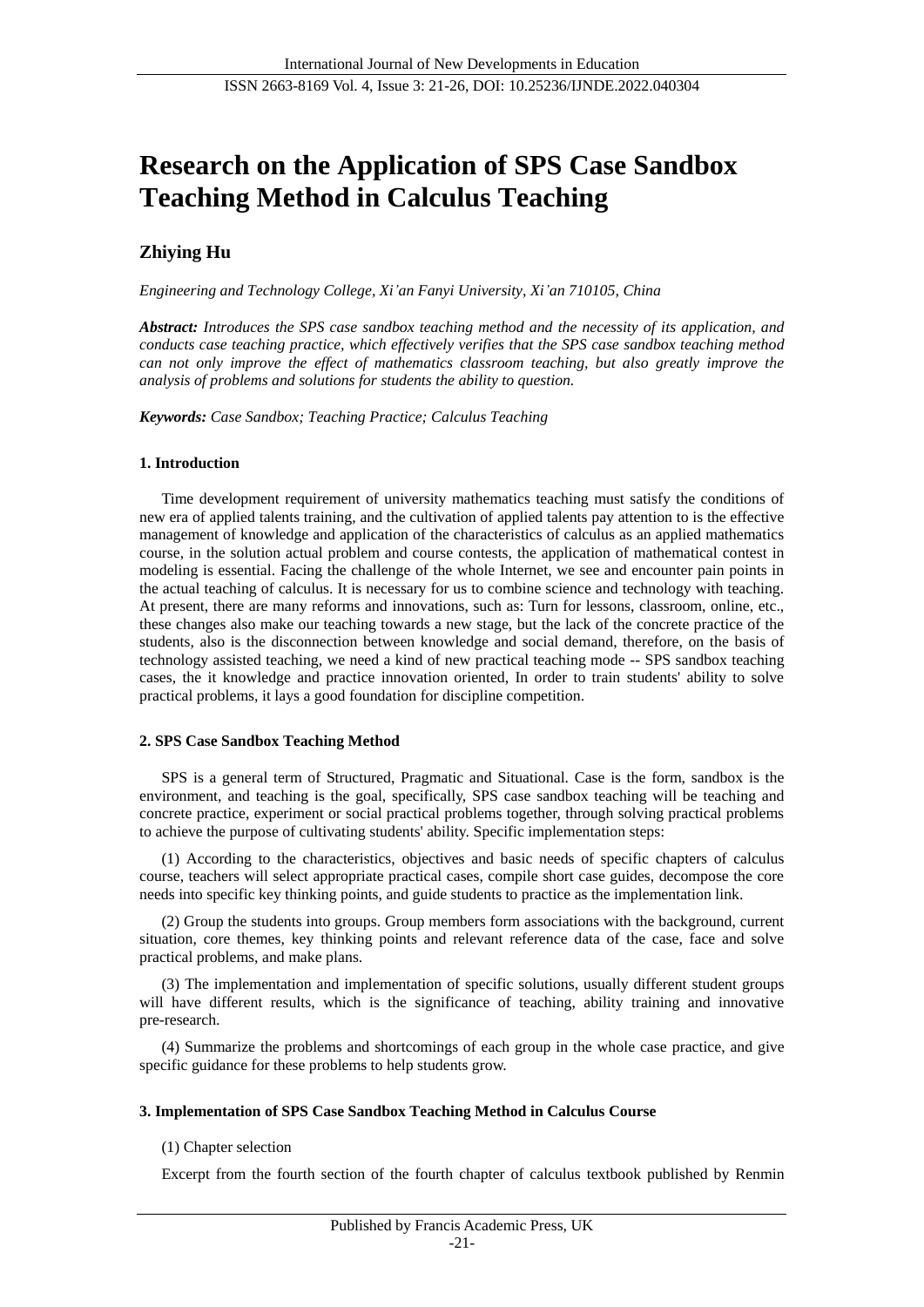University of China -- extreme values of functions.

- (2) Teaching design
- ① Status and role

This section is the continuation and deepening of function derivative and function monotonicity, which lays the foundation of knowledge and method for the maximum value of function in the next section, and serves as a link between the preceding and the following. This lesson will further explore the application of derivatives in the study of extreme values of functions, which are very important in this chapter and in mathematics as a whole.

#### ② Learning situation analysis

There are two levels of differentiation in the basis of students, their thinking level is uneven, and their ability to understand and apply knowledge is slightly inadequate. In teaching, it is necessary to consider the learning feelings of students at different levels, divide students into groups, make more students participate in learning and stimulate their interest in learning through question guidance and inquiry teaching. Students have learned the method of using derivatives to study the monotonicity of functions. This class will further improve students' ability of using derivatives to study functions and realize the tool function of derivatives.

③Teaching difficult points

Teaching emphases: the concept and discriminant method of extreme value of function; The procedure for finding the extremum of a differentiable function.

Teaching difficulties: understand that stagnation point of derivative function is a necessary and insufficient condition for extreme point of function.

④ Teaching objectives

a)Knowledge objective: to understand the concept of extreme value of function and realize that extreme value is the local property of function; Master the general methods and steps of using derivatives to find extreme values of functions; Understand the conditions necessary for a function to attain an extreme value at a certain point.

b) Ability objective: Through students' active participation, cultivate students' learning ability of observation, analysis, exploration, and induction of mathematical concepts and rules; Deepen students' understanding of the part and the whole, and train students to solve problems by combining numbers and shapes.

c) Emotional goal: to cultivate students' spirit of in-depth and meticulous study of things; Experience the dialectical relationship between the part and the whole in mathematics.

- ⑤ Teaching process
- a) Create situations and introduce new lessons;

b) Put forward the problem, observe the introduction, get the definition of the extreme value of the function;

c) Organize students to explore independently and summarize the steps of finding the extreme value of the function;

d) Deepen and improve the understanding of the concept and method of function extremum through examples and exercises.

⑥ Teaching effect

In the teaching process, we pay attention to students' learning situation, organize classroom teaching reasonably, students actively participate in, master effective learning methods, and achieve the teaching objectives in knowledge, ability and emotion.

⑦ Integration of ideology and politics into the course

Guide students to correctly look at the ups and downs of life, learn to use the viewpoint of movement to look at the problem, beyond a narrow range to look at the truth and the whole picture of things, encourage students to pay hard, hard work.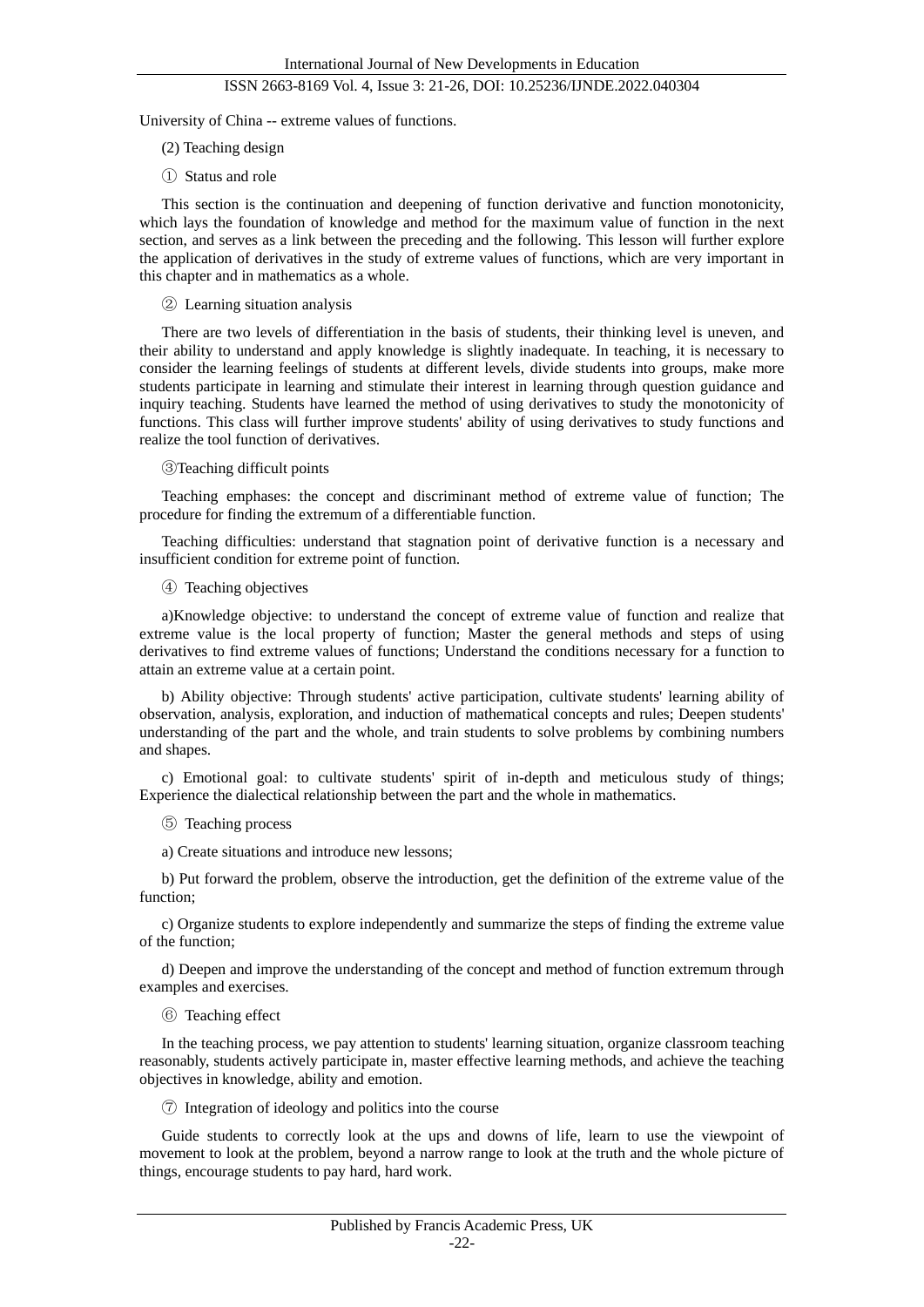#### (3) To review

①Using derivatives to judge the monotonicity of functions?

- ② Find the monotone interval of the function?
- (4) Introduction of new lessons

Cite: a workshop on the wall to build a rectangular cabin, the existing brick is only enough to build 20m long walls, ask should surround what kind of rectangular to make the largest area of this cabin? (The only extreme point in a real problem is the maximum point.)

(5) The new lesson

Question one: What is the relationship between the value of the function  $f(x)$  at the point a(point b) and the value of the function on either side of it in the figure below?



The group discussion concluded that:

The value of the function at that point is smaller than the value of the function at any other point near that point. Similarly, the value of the function at a point is greater than that at any other point near the point.

1) Definition of extreme value: Suppose that the function  $f(x)$  is defined in a neighborhood of a point  $x_0$ , if for any point  $x(x \neq x_0)$  in the neighborhood, constant

$$
f(x) < f(x_0) \text{Or } f(x) > f(x_0)
$$

It is called the maximum value (or minimum value) obtained at the point  $x_0$ , and  $x_0$  is the maximum value point (or minimum point) of the function  $f(x)$ . Maxima and minima are called the extremum of the function, and maxima and minima are called the extremum of the function.

Note: Extreme value is a local concept of a function.



In the figure above,,  $x_0$ ,  $x_4$ ,  $x_6$  are minimum points;  $x_2$ ,  $x_5$  Is the maximum point;  $x_3$  is not an extreme point.

Question two: Which of the following statements is true ()?

A. The maximum of A function is the maximum;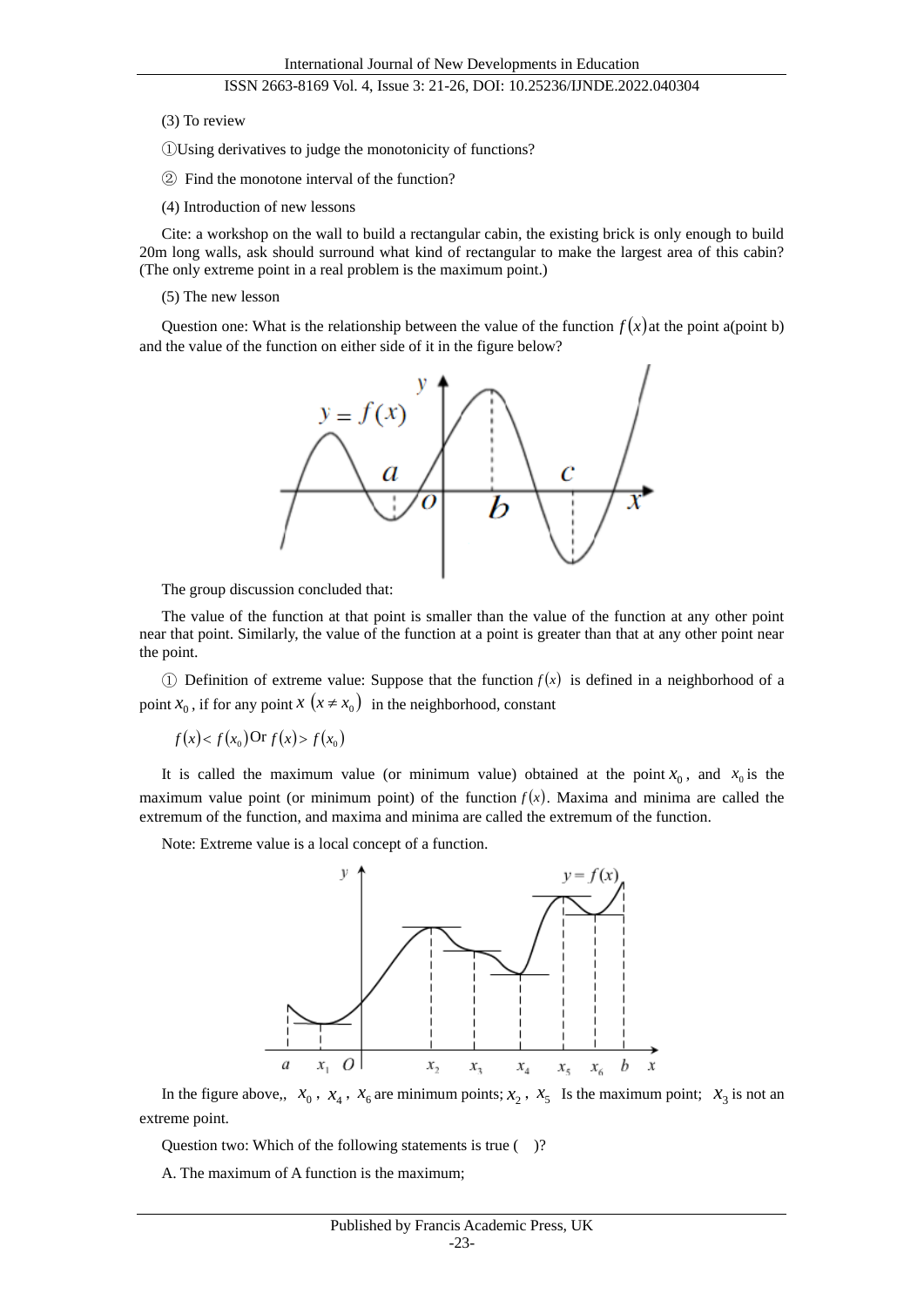- B. The maximum and minimum of a function are uniquely determined;
- C. The maximum of a function must be greater than its minimum;
- D. The extremum of a function must not be an endpoint of an interval.
- ②Conditions for the existence of extreme values

What is the extreme point of the function  $y = x^2$ ? What's the derivative of  $y = x^2$  at  $x = 0$ ? What is the characteristic of the tangent line of  $y = x^2$  at  $x = 0$ ?



Group discussion conclusion:  $x = 0$  is the minimum point of the function  $y = x^2$ , and the tangent of  $f'(x)=0$ ,  $y=x^2$  at  $x=0$  is the *x* axis.

Theorem one (necessary condition for the existence of extremum) let the function  $f(x)$  be differentiable at  $x_0$ , and obtain extremum at  $x_0$ , then  $f'(x_0) = 0$ .

Ex.:



Note: For common functions, extreme values may have stagnation points or points where derivatives do not exist.

Question three: How does the derivative of  $y = \sin x$  change near the  $x = -\frac{\pi}{2}$ ,  $x = \frac{\pi}{2}$  $x = -\frac{\pi}{\pi}, x = \frac{\pi}{\pi}$  sides? Is  $x = -\frac{\pi}{2}, x = \frac{\pi}{2}$  $x = -\frac{\pi}{\pi}, x = \frac{\pi}{\pi}$  the extreme point of function  $y = \sin x$ ?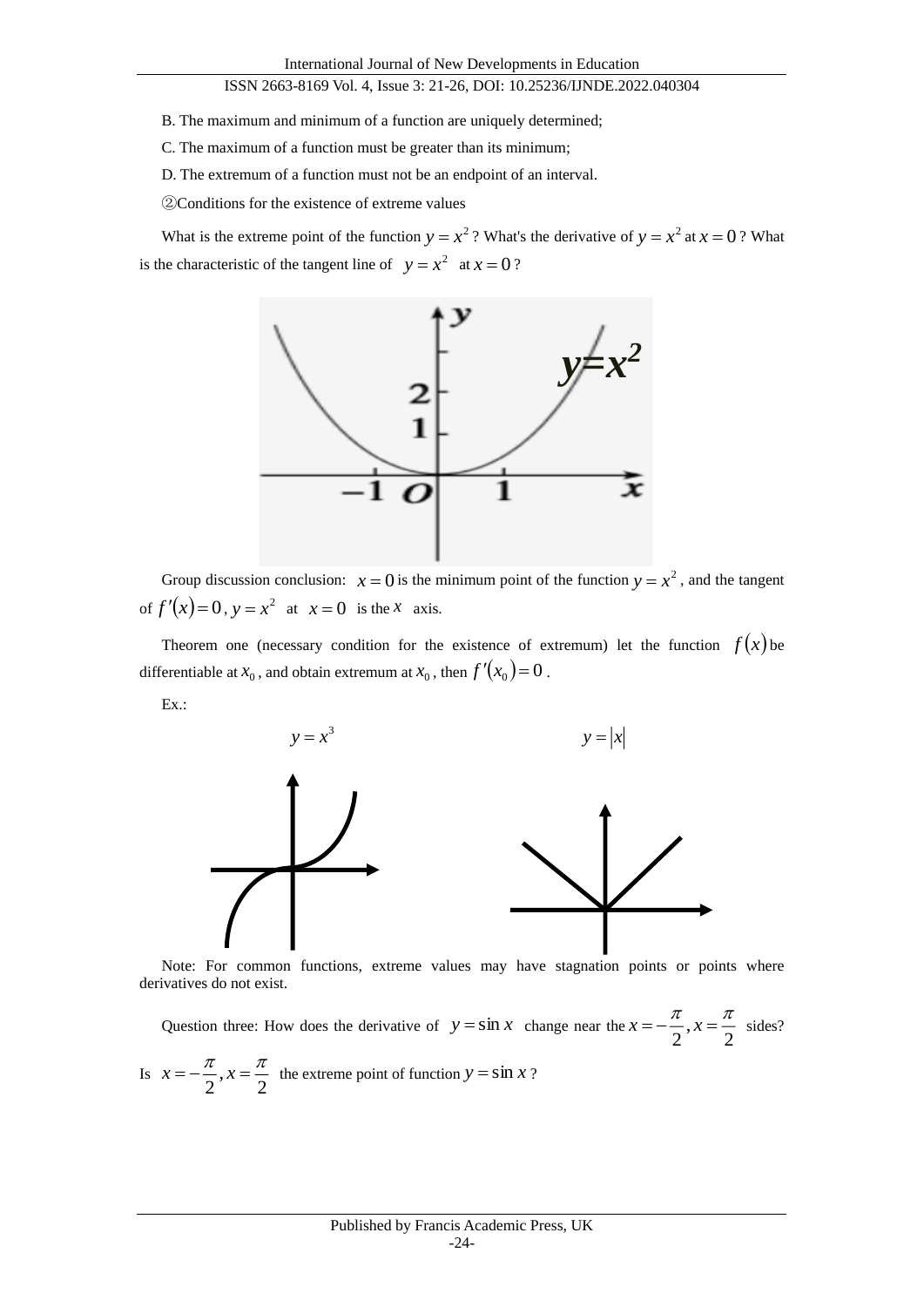

The results are as follows:  $x = -\frac{7}{2}$  $x = -\frac{\pi}{2}$  changed from negative to positive,  $x = \frac{\pi}{2}$  $x = \frac{\pi}{2}$  changed from positive to negative.  $x = -\frac{1}{2}$  $x = -\frac{\pi}{2}$  is the minimum of  $y = \sin x$ ,  $x = \frac{\pi}{2}$  $x = \frac{\pi}{\pi}$  is the maximum of  $y = \sin x$ .

It is further concluded that the extreme point is the boundary point of increase and decrease, and the boundary point of derivative sign change.

Theorem 2 (first sufficient condition) let function  $f(x)$  be continuous and differentiable (derivative may not exist) in some neighborhood of point  $x_0$ , and differentiable in its discentered neighborhood.

1>If in the left neighborhood of point  $x_0$   $f'(x_0) > 0$ ; In the right neighborhood of point  $x_0$  ,  $f'(x_0) < 0$ , the maximum value is obtained at point  $x_0$ .

2> If in the left neighborhood of point  $x_0$ ,  $f'(x_0) < 0$ ; In the right neighborhood of point  $x_0$ ,  $f'(x_0) > 0$ , the maximum value is obtained at point  $x_0$ .

3> If in the centripetal neighborhood of point  $x_0$ , the sign does not change, then there is no extremum at point  $x_0$ .

- ③ Solving the extreme value of the function
- a) Find the sum of the domain of the function  $f(x)$  and  $f'(x)$ ;
- b) Find the stagnation point and non-differentiable point of the function  $f(x)$ ;

c)Arrange the above stationary points and non-differentiable points from small to large, divide the domain into several sub-intervals, discuss the sign of  $f'(x)$  on each sub-interval, and determine whether extreme values (positive left and negative right, maximum value; Negative left and positive right, minimum);

d) Find the extreme value.

④Examples explain

Find the extremum of function  $y = (x-4)\sqrt[3]{(x+1)^2}$ .

⑤Classroom practice

Find the extremum of function  $f(x) = x^2 - 2 \ln x$ .

(Reinforce the concept)

What is the characteristic of the derivative of the function at the extremum?